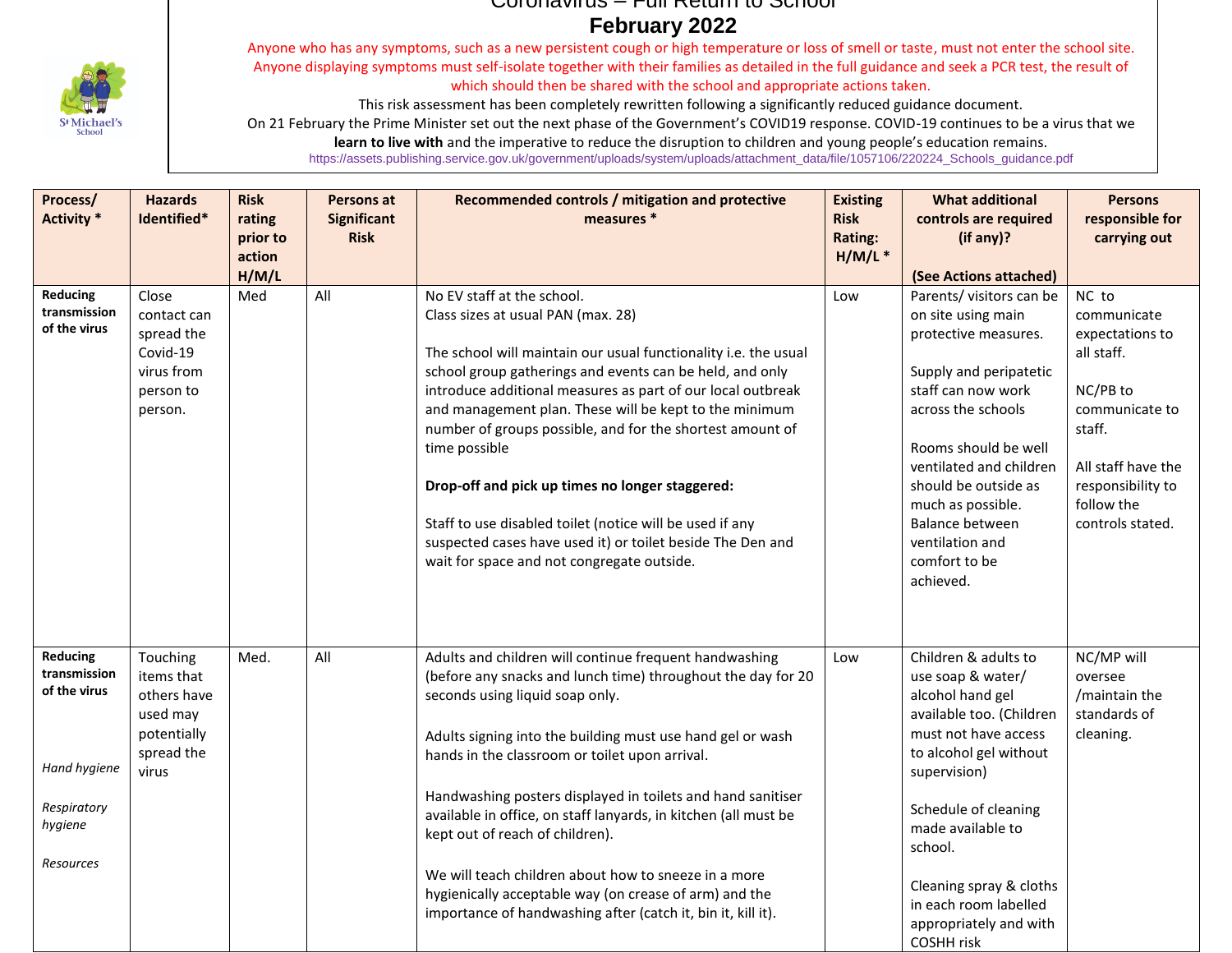

| <b>JULIUU</b>            |                                                                                                   |        |                      |                                                                                                                                                                                                                                                                                                                                                                                                                                                                                                                                                                                                                            |     |             |                                      |
|--------------------------|---------------------------------------------------------------------------------------------------|--------|----------------------|----------------------------------------------------------------------------------------------------------------------------------------------------------------------------------------------------------------------------------------------------------------------------------------------------------------------------------------------------------------------------------------------------------------------------------------------------------------------------------------------------------------------------------------------------------------------------------------------------------------------------|-----|-------------|--------------------------------------|
|                          |                                                                                                   |        |                      | Bins with foot pedals to be used for tissues in classrooms. To<br>be emptied at the end of each day.                                                                                                                                                                                                                                                                                                                                                                                                                                                                                                                       |     | assessment. |                                      |
|                          |                                                                                                   |        |                      | Cleaning of frequently touched surfaces twice a day, mid-day<br>by staff and at the end of the day by cleaners.                                                                                                                                                                                                                                                                                                                                                                                                                                                                                                            |     |             |                                      |
|                          |                                                                                                   |        |                      | Frequently touched surfaces including door handles, key<br>pads, handrails and switches to be cleaned by cleaners at the<br>end of the day.                                                                                                                                                                                                                                                                                                                                                                                                                                                                                |     |             |                                      |
|                          |                                                                                                   |        |                      | Corridor doors and windows will be opened where possible<br>to maximise ventilation and reduce transmission of the virus.                                                                                                                                                                                                                                                                                                                                                                                                                                                                                                  |     |             |                                      |
|                          |                                                                                                   |        |                      | In the case of a fire - adults must try their best to close                                                                                                                                                                                                                                                                                                                                                                                                                                                                                                                                                                |     |             |                                      |
|                          |                                                                                                   |        |                      | Pupils will not share cutlery, cups or food.<br>Each class will eat at allocated year group tables.                                                                                                                                                                                                                                                                                                                                                                                                                                                                                                                        |     |             |                                      |
| Parents and<br>visitors. | Close<br>contact can<br>spread the<br>virus                                                       | Medium | All                  | Parents are now able to enter the school site using the<br>protective measures.                                                                                                                                                                                                                                                                                                                                                                                                                                                                                                                                            | Low |             | NC/PB in letter<br>pre-start letter. |
| Governor<br>meetings     | Close<br>contact can<br>spread the<br>virus                                                       | Medium | Staff &<br>Governors | Meetings can be face to face with protective measures.                                                                                                                                                                                                                                                                                                                                                                                                                                                                                                                                                                     | Low |             | PH/PB/NC                             |
| Response to<br>symptoms  | Staff need to<br>be fully<br>aware and<br>vigilant of<br>Covid-19<br>symptoms<br>and<br>response. | Med    | All                  | Staff are aware of the symptoms of possible coronavirus<br>infection, e.g. a cough, difficulty in breathing and high<br>temperature, loss of smell or taste and are kept up-to-date<br>with national guidance about the signs, symptoms and<br>transmission of coronavirus.<br>Any pupil who displays signs of being unwell is immediately<br>removed from their class/pod and taken to the school office.<br>They will be seated in the sick bay whilst they wait for their<br>parent to collect them. The parent will be advised about self-<br>isolation and testing and asked to contact the school with the<br>result | Low |             | NC at staff INSET<br>training days   |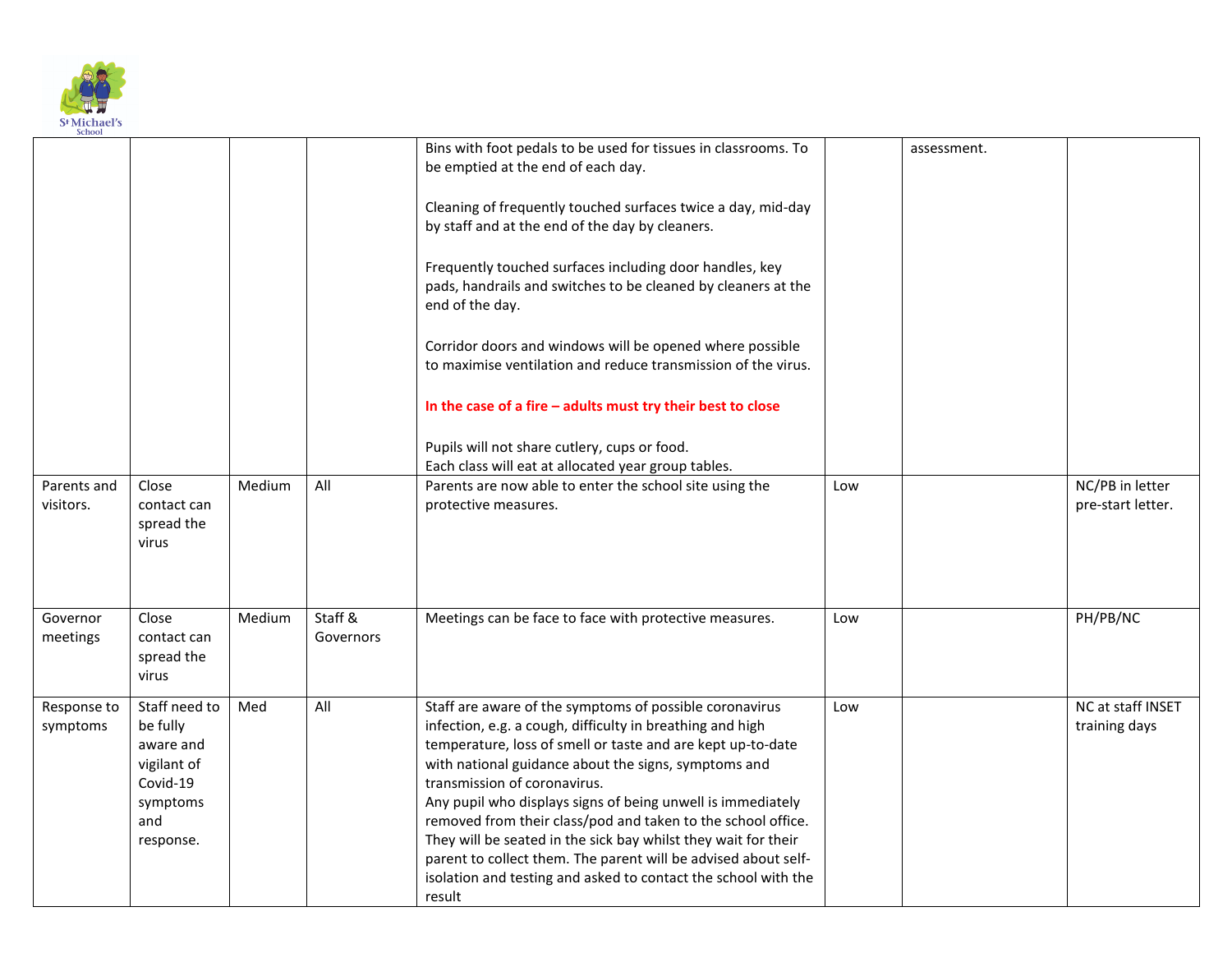

| эспоот |                                                                  |  |  |
|--------|------------------------------------------------------------------|--|--|
|        | Staff involved in aerosol generating procedures only will        |  |  |
|        | need to donn PPE (disposable plastic apron, Type IIR             |  |  |
|        | facemask, disposable plastic gloves and tell the child they      |  |  |
|        | are 'dressing like a nurse' to look after them (see poster for   |  |  |
|        | donning and doffing correctly).                                  |  |  |
|        | Masks are no longer required. (If used at all donning and        |  |  |
|        | doffing procedure to be used.)                                   |  |  |
|        | Pupils displaying symptoms of coronavirus should not come        |  |  |
|        | in to contact with other pupils and as few staff as possible,    |  |  |
|        | whilst still ensuring the pupil is safe.                         |  |  |
|        | The relevant member of staff will call for emergency             |  |  |
|        | assistance immediately if the pupil's symptoms worsen.           |  |  |
|        | The parents of an unwell pupil will be informed as soon as       |  |  |
|        | possible of the situation by a relevant member of staff.         |  |  |
|        | Where contact with a pupil's parents cannot be made,             |  |  |
|        | appropriate procedures will be followed in accordance with       |  |  |
|        | those outlined in governmental guidance. All contacts will be    |  |  |
|        | contacted.                                                       |  |  |
|        | Areas used by unwell pupils who need to go home will be          |  |  |
|        | thoroughly cleaned once vacated following cleaning of non-       |  |  |
|        | healthcare guidance document. All rubbish from the bubble        |  |  |
|        | will immediately be removed and double bagged with label         |  |  |
|        | and date and stored in the Tank room until a test result is      |  |  |
|        | negative or after 72 hours they can be disposed off with         |  |  |
|        | other rubbish in the usual way.                                  |  |  |
|        | If unwell pupils are waiting to go home, they will be            |  |  |
|        | instructed to use a different toilet (disabled toilet) then      |  |  |
|        | handwashing can be supervised at a distance to the rest of       |  |  |
|        | the school to minimise the spread of infection. This would       |  |  |
|        | then be closed for use until it can be fully disinfected as soon |  |  |
|        | as the pupil has left. (see government guidance)                 |  |  |
|        | The bin from the pod and any first aid waste should then be      |  |  |
|        | collected, bagged and labelled with details of pod, date of      |  |  |
|        | symptoms and date (72 hours later) when the bag can then         |  |  |
|        | be disposed of.                                                  |  |  |
|        | Parents are advised to contact 999 if their child becomes        |  |  |
|        | seriously ill or their life is at risk.                          |  |  |
|        | The parents will be aware of the process to call for PCR         |  |  |
|        | testing and the school will await a result before taking any     |  |  |
|        | other action and only respond to symptomatic pupils and          |  |  |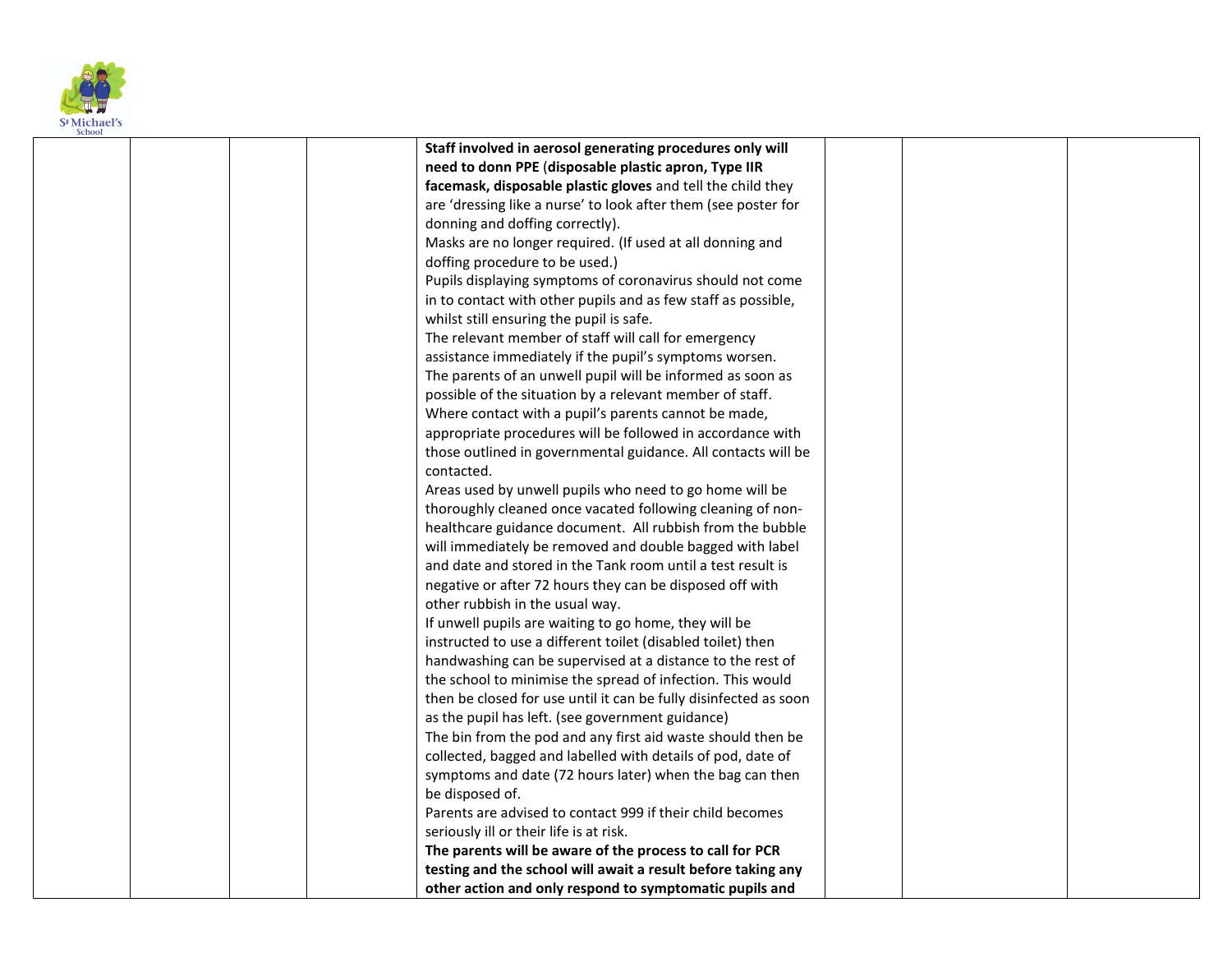

| <b>SCHOOL</b>    |                                             |        |     |                                                                                                                                                                                                                                                                                                                                                                                                                                                                                                                                                                                                                                                                                                                                                                                                            |     |                                                                                                                                                                                                                          |                                                                                 |
|------------------|---------------------------------------------|--------|-----|------------------------------------------------------------------------------------------------------------------------------------------------------------------------------------------------------------------------------------------------------------------------------------------------------------------------------------------------------------------------------------------------------------------------------------------------------------------------------------------------------------------------------------------------------------------------------------------------------------------------------------------------------------------------------------------------------------------------------------------------------------------------------------------------------------|-----|--------------------------------------------------------------------------------------------------------------------------------------------------------------------------------------------------------------------------|---------------------------------------------------------------------------------|
|                  |                                             |        |     | adults in the usual way.<br>If any test is positive, this will be recorded by the school<br>office.<br>Anyone who tests positive (PCR advised now rather than<br>lateral flows) will be able to leave self-isolation if they receive<br>2 negative lateral flow test results, 24 hours apart.<br>You can do a rapid lateral flow test from 5 days after your<br>symptoms started (or the day you had the test if you do not<br>have symptoms) and another the next day.<br>If both tests are negative and you do not have a high<br>temperature, you're less likely to pass COVID-19 to others<br>and you can go back to your normal routine.<br>If your test result is positive on day 5, you can carry on doing<br>rapid lateral flow tests every day until you get 2 negative test<br>results in a row. |     | School testing kits have<br>been delivered to the<br>school for those<br>parents who cannot<br>easily travel to a test<br>centre. (see guidance)<br>School staff will no<br>longer be engaging<br>with home lateral flow |                                                                                 |
| <b>First Aid</b> | Close<br>contact can<br>spread the<br>virus | Medium | All | First aid to be provided and recorded by the school office in<br>line with the school first aid policy.<br>Staff involved in aerosol generating procedures only will<br>need to donn PPE.<br>Pupils will be provided with care and guidance at a distance<br>to help them with their self-care (e.g. if possible applying<br>their own plaster and taking their own inhaler).<br>All inhalers and medicines to be stored in separate named<br>bags in the classrooms<br>Extra vigilance with hygiene and handwashing should be<br>maintained by both child and adult.<br>All medical waste products should be placed in a plastic bag<br>immediately and then disposed of safely in the sanitation bin<br>in the office.                                                                                   | Low | testing.                                                                                                                                                                                                                 | All<br>Paediatric first<br>aider to be sought<br>advice from:<br>TG/MP/PB/JS/BC |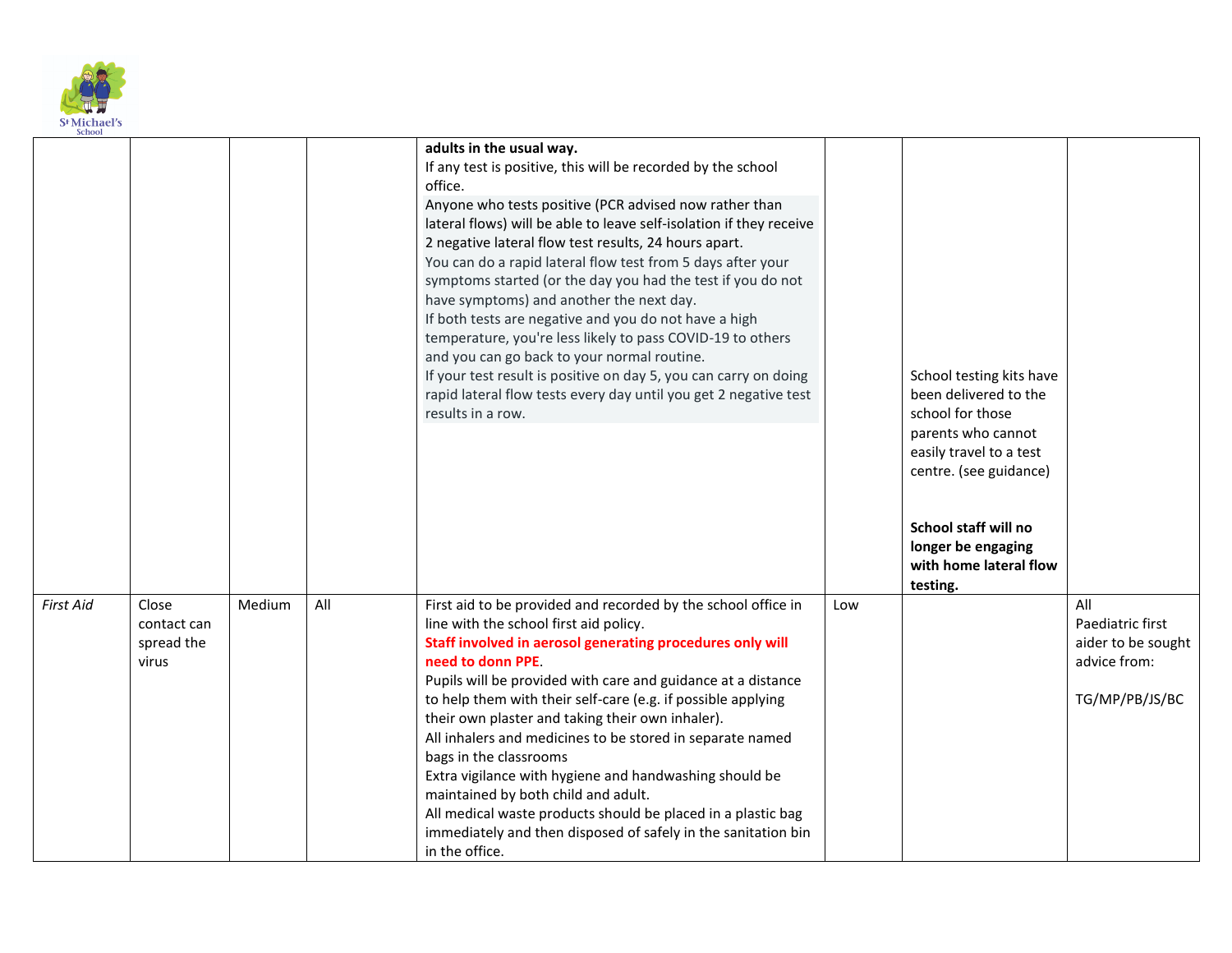

| Health and<br>well-being<br>needs of the<br>children | Pupils/staff<br>may have<br>experienced<br>$loss - be$<br>that family<br>members,<br>missing their<br>friends/<br>family and<br>missing<br>school or<br>high anxiety. | Low | Some children       | Concerns of a safeguarding nature will be dealt with in line<br>with the school's safeguarding policies (September 2021<br>update following new KCSIE) and procedures which now<br>includes an appendix for Covid.                                                                                                                                                                                                                                                                                                                                                                                                                                                                                                                                                                                                                                                                                             | Low |                                                                                                                                                                                                                                                                                                                                                                                                                                                                                                              | All staff<br>DSL-Nicky<br>Cleather<br>DDSL - Marisa<br>Piggott<br>Safeguarding<br>governor-Pat<br>Hand<br>On-line safety<br>lead - Gayle<br>Priestley<br>(Newdigate) |
|------------------------------------------------------|-----------------------------------------------------------------------------------------------------------------------------------------------------------------------|-----|---------------------|----------------------------------------------------------------------------------------------------------------------------------------------------------------------------------------------------------------------------------------------------------------------------------------------------------------------------------------------------------------------------------------------------------------------------------------------------------------------------------------------------------------------------------------------------------------------------------------------------------------------------------------------------------------------------------------------------------------------------------------------------------------------------------------------------------------------------------------------------------------------------------------------------------------|-----|--------------------------------------------------------------------------------------------------------------------------------------------------------------------------------------------------------------------------------------------------------------------------------------------------------------------------------------------------------------------------------------------------------------------------------------------------------------------------------------------------------------|----------------------------------------------------------------------------------------------------------------------------------------------------------------------|
| Staff<br>wellbeing,<br>work load<br>and PPA<br>time  | Anxiety<br>about return<br>to work<br>Need for<br>increased<br>Covid<br>related<br>duties and<br>adaptations.<br>PPA time                                             | Low | All staff           | Anna Freud questionnaires sent to all staff and reported in<br>the HT report Spring 2022, generally very positive.<br>If staff become unwell and the team is reduced, we may need<br>to risk assess our new capacity and adjust our curriculum<br>offer or review each pod and how they may need extra<br>support.<br>Staff will still need to be ready to provide home learning in<br>the event of a local lockdown and this should be discussed at<br>INSET and staff meetings to prepare for this when planning so<br>workload is minimised.<br>Staff will also need to take on extra cleaning duties<br>throughout the day, LT to monitor this is not affecting<br>workload.<br>PPA to be made available as statutory requirement.<br>Staff will be ready to adapt planning to send home as part of<br>our contingency plans, work should be matched as closely as<br>possible to work provided in school. | Low | Staff should feel that<br>they can raise concerns<br>about the safety of the<br>working environment<br>and that these are<br>being properly<br>addressed.<br>It is expected that staff<br>will be utilised to clean<br>their classrooms whilst<br>the risk of<br>contamination is still<br>considered high. This<br>is because staff will<br>likely feel a sense of<br>reassurance in the<br>environment they will<br>be working in. All staff<br>have expressed a<br>willingness to continue<br>to do this. | All Staff and<br>governors<br>NC to ensure in<br>place.                                                                                                              |
| Extended<br>school<br>provision                      | Guidance<br>advises<br>schools to                                                                                                                                     | Low | Pupils<br>attending | Extended provision to be resumes as usual with protective<br>measures in place.                                                                                                                                                                                                                                                                                                                                                                                                                                                                                                                                                                                                                                                                                                                                                                                                                                | Low |                                                                                                                                                                                                                                                                                                                                                                                                                                                                                                              | Extended club<br>covid risk<br>assessment to be                                                                                                                      |